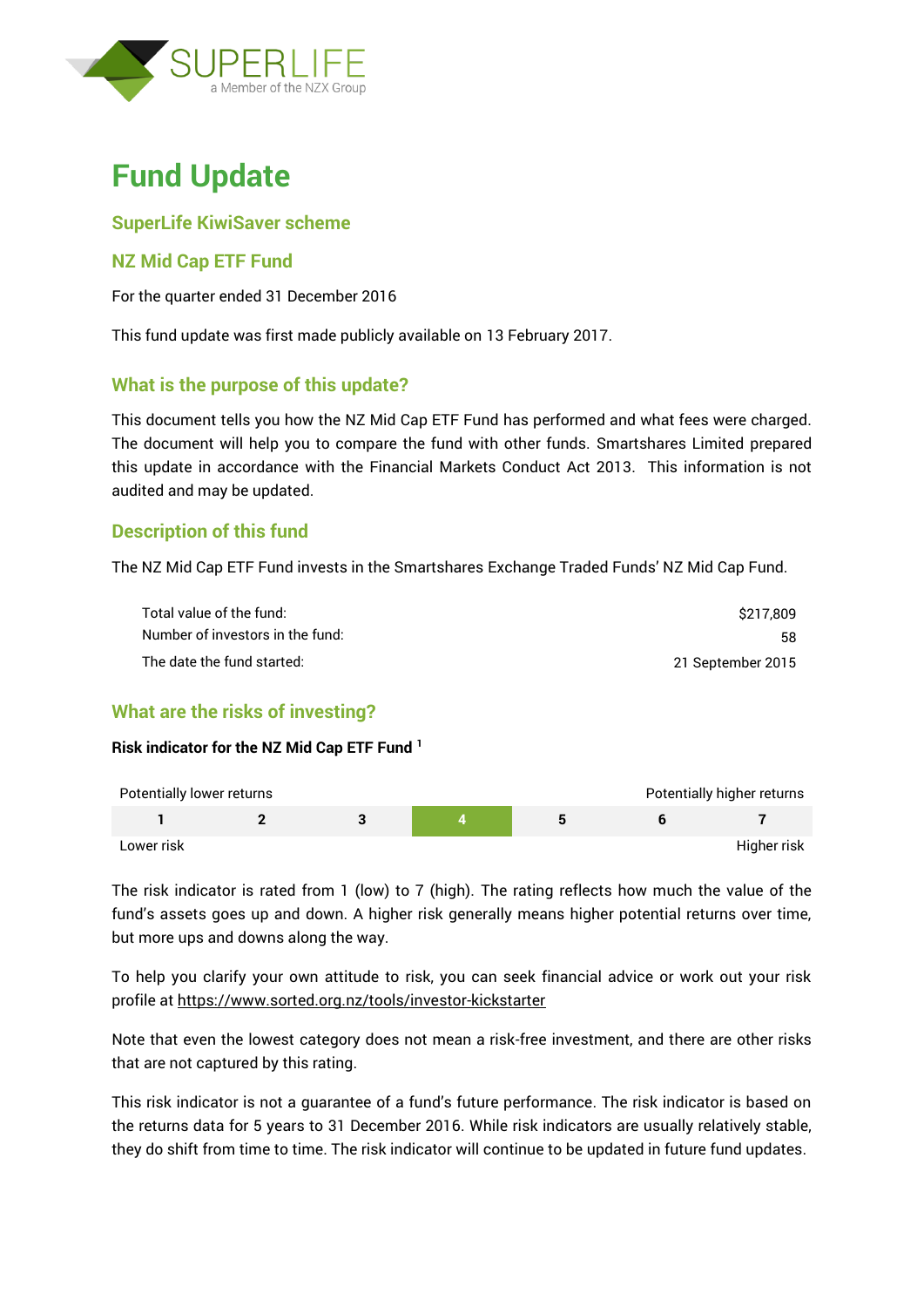

#### **Other specific risks**

There are other risks that may increase the risk to returns for investors, which are not reflected in the risk indicator. These risks include underlying fund tracking risk. In particular, the fund invests in an exchange traded fund, which is designed to track the return on a specific index. Tracking difference may occur when the weighting of each of the financial products included in the index changes, and the fund that tracks the index is not able to exactly match that change. There is a risk that this may result in the fund achieving a return that is lower than the index being tracked by the fund.

See the "Other Information – Risks" document on the offer register at www.business.govt.nz/disclose for further information.

## **How has the fund performed?**

|                                               | Past year |
|-----------------------------------------------|-----------|
| Annual return                                 |           |
| (after deductions for charges and tax)        | 4.09%     |
| Annual return                                 | 5.89%     |
| (after deductions for charges but before tax) |           |
| Market index annual return                    | 6.04%     |
| (reflects no deduction for charges and tax)   |           |

The market index annual return is based on the annual return for the S&P/NZX Mid Cap Index. Additional information about the market index is available on the offer register at [www.business.govt.nz/disclose](http://www.business.govt.nz/disclose)

#### **What fees are investors charged?**

Investors in the NZ Mid Cap ETF Fund are charged fund charges. These are as follows:

|                                                               | % per annum of fund's net asset value |
|---------------------------------------------------------------|---------------------------------------|
| <b>Total fund charges (estimate)</b>                          | 0.59%                                 |
| Which are made up of:                                         |                                       |
| <b>Total management and administration charges (estimate)</b> | 0.59%                                 |
| Including:                                                    |                                       |
| Manager's basic fee                                           | 0.35%                                 |
| Other management and administration charges (estimate)        | 0.24%                                 |
| <b>Total performance-based fees</b>                           | 0.00%                                 |
| <b>Other charges</b>                                          | Dollar amount per investor            |
| Administration fee                                            | \$30 per annum                        |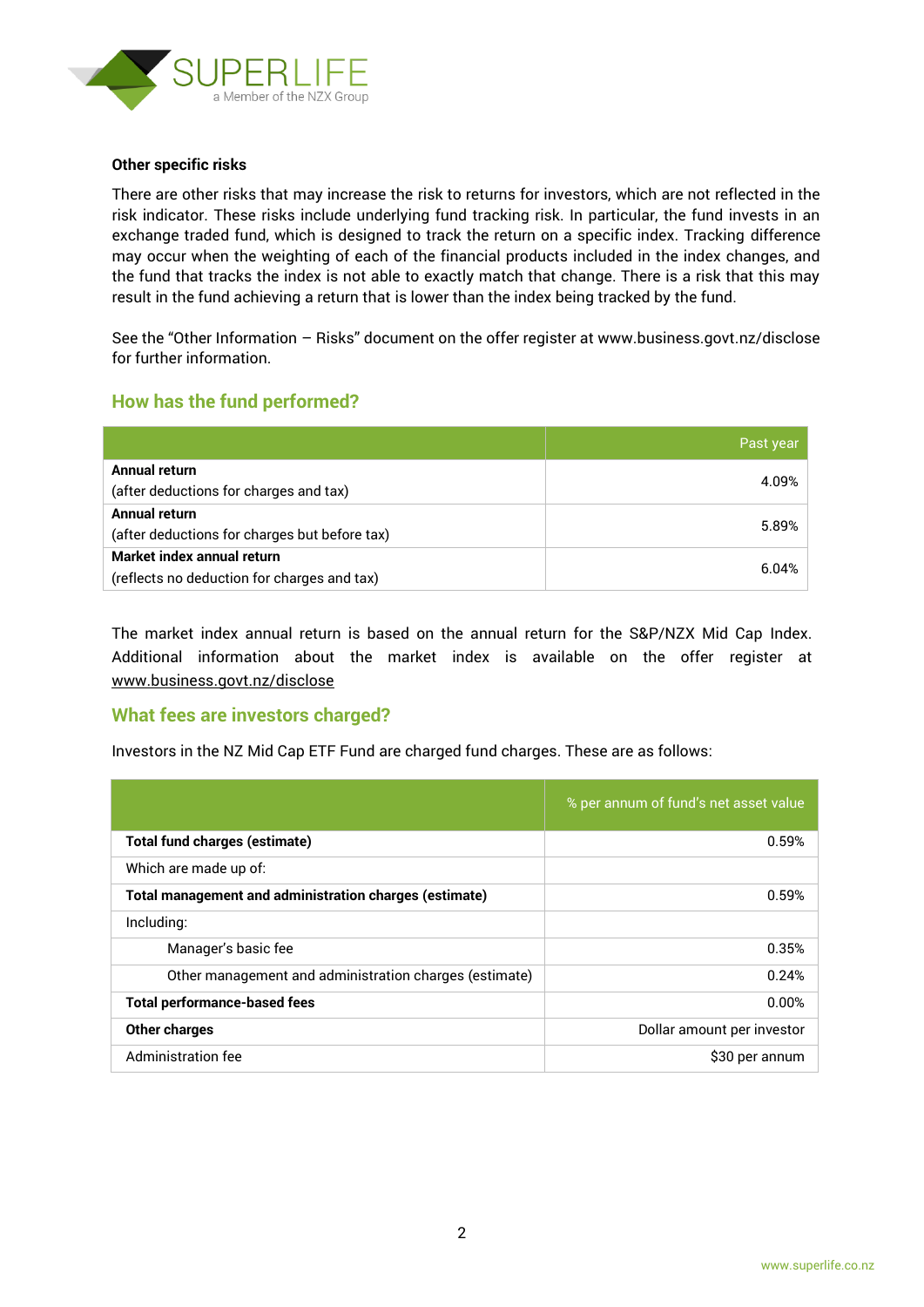

The Scheme has a transfer fee. You will be charged this fee if you transfer your investment to another KiwiSaver scheme. The fee is \$100.

See the "Other Information – Fees" document on the offer register at www.business.govt.nz/disclose for further information about the fees you will be charged for investing in the SuperLife KiwiSaver scheme.

Small differences in fees and charges can have a big impact on your investment over the long term.

## **Example of how this applies to an investor**

Jess had \$10,000 in the fund at the start of the year and did not make any further contributions. At the end of the year, Jess received a return after fund charges were deducted of \$409 (that is 4.09% of her initial \$10,000). Jess paid other charges of \$33<sup>2</sup>. This gives Jess a total return after tax of \$376 for the year.

#### **What does the fund invest in?**

#### **Actual investment mix**

This shows the types of assets that the fund invests in.

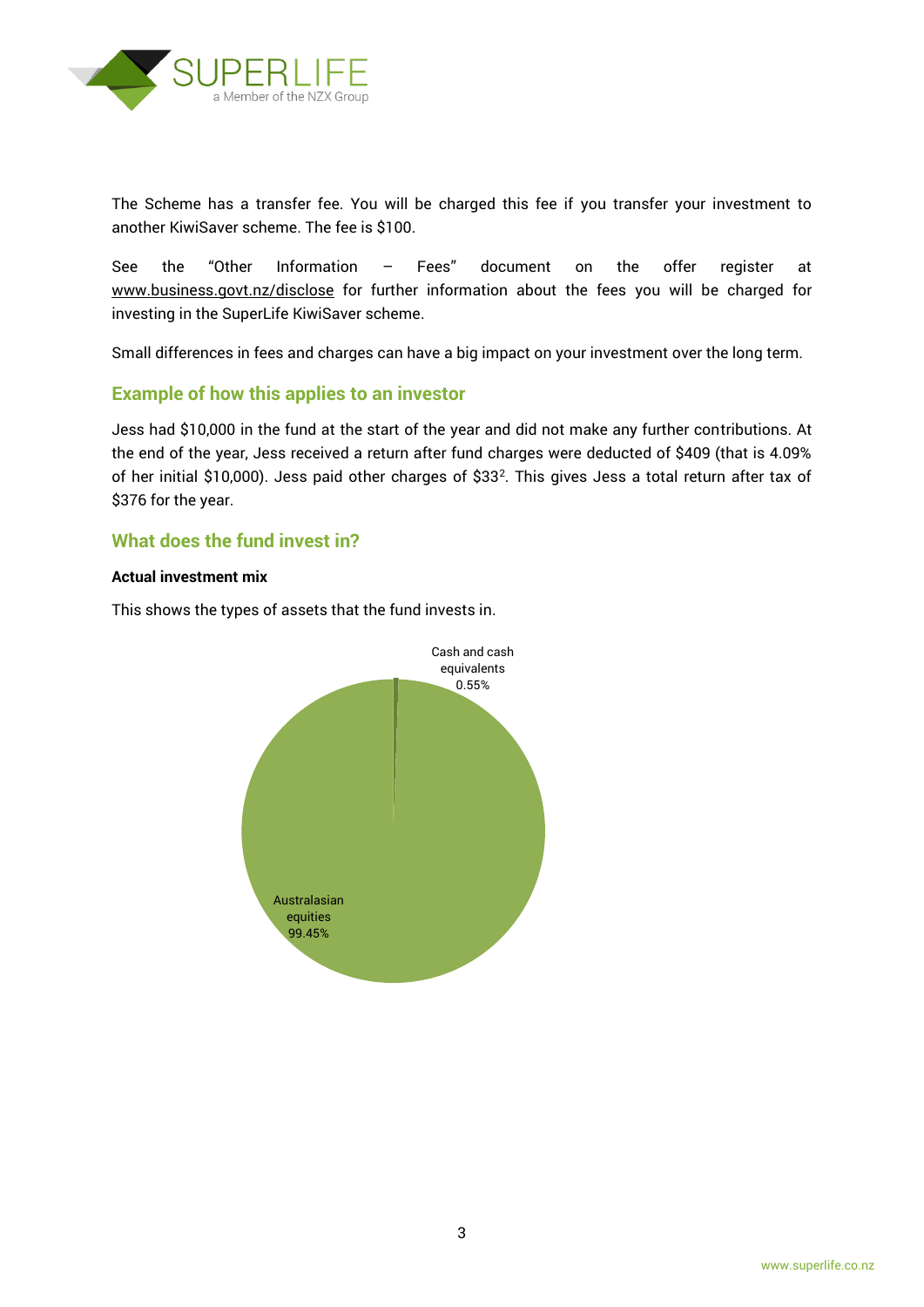

#### **Target investment mix**

This shows the mix of assets that the fund generally intends to invest in.

| <b>Asset Category</b>        | Target asset mix |
|------------------------------|------------------|
| Cash and cash equivalents    |                  |
| New Zealand fixed interest   |                  |
| International fixed interest |                  |
| Australasian equities        | 100.00%          |
| International equities       |                  |
| Listed property              |                  |
| Unlisted property            |                  |
| Commodities                  |                  |
| Other                        |                  |

#### **Top ten investments**

| <b>Name</b>                   | % of fund<br>net assets | <b>Type</b>              | Country     | <b>Credit rating</b><br>(if applicable) |
|-------------------------------|-------------------------|--------------------------|-------------|-----------------------------------------|
| Trade Me Group Limited        | 5.85%                   | Australasian<br>equities | New Zealand |                                         |
| Mercury NZ Limited            | 5.63%                   | Australasian<br>equities | New Zealand |                                         |
| Kiwi Property Group           | 5.23%                   | Australasian<br>equities | New Zealand |                                         |
| Mainfreight Limited           | 5.15%                   | Australasian<br>equities | New Zealand |                                         |
| <b>Chorus Limited</b>         | 4.75%                   | Australasian<br>equities | New Zealand |                                         |
| The A2 Milk Company Limited   | 4.54%                   | Australasian<br>equities | New Zealand |                                         |
| Infratil Limited              | 4.54%                   | Australasian<br>equities | New Zealand |                                         |
| Ebos Group Ltd                | 4.02%                   | Australasian<br>equities | New Zealand |                                         |
| <b>Xero Limited</b>           | 3.96%                   | Australasian<br>equities | New Zealand |                                         |
| <b>Goodman Property Trust</b> | 3.62%                   | Australasian<br>equities | New Zealand |                                         |

The top 10 investments make up 47.29% of the fund.

#### **Currency hedging**

Not applicable.

#### **Key personnel**

This shows the directors and employees who have the most influence on the investment decisions of the fund: